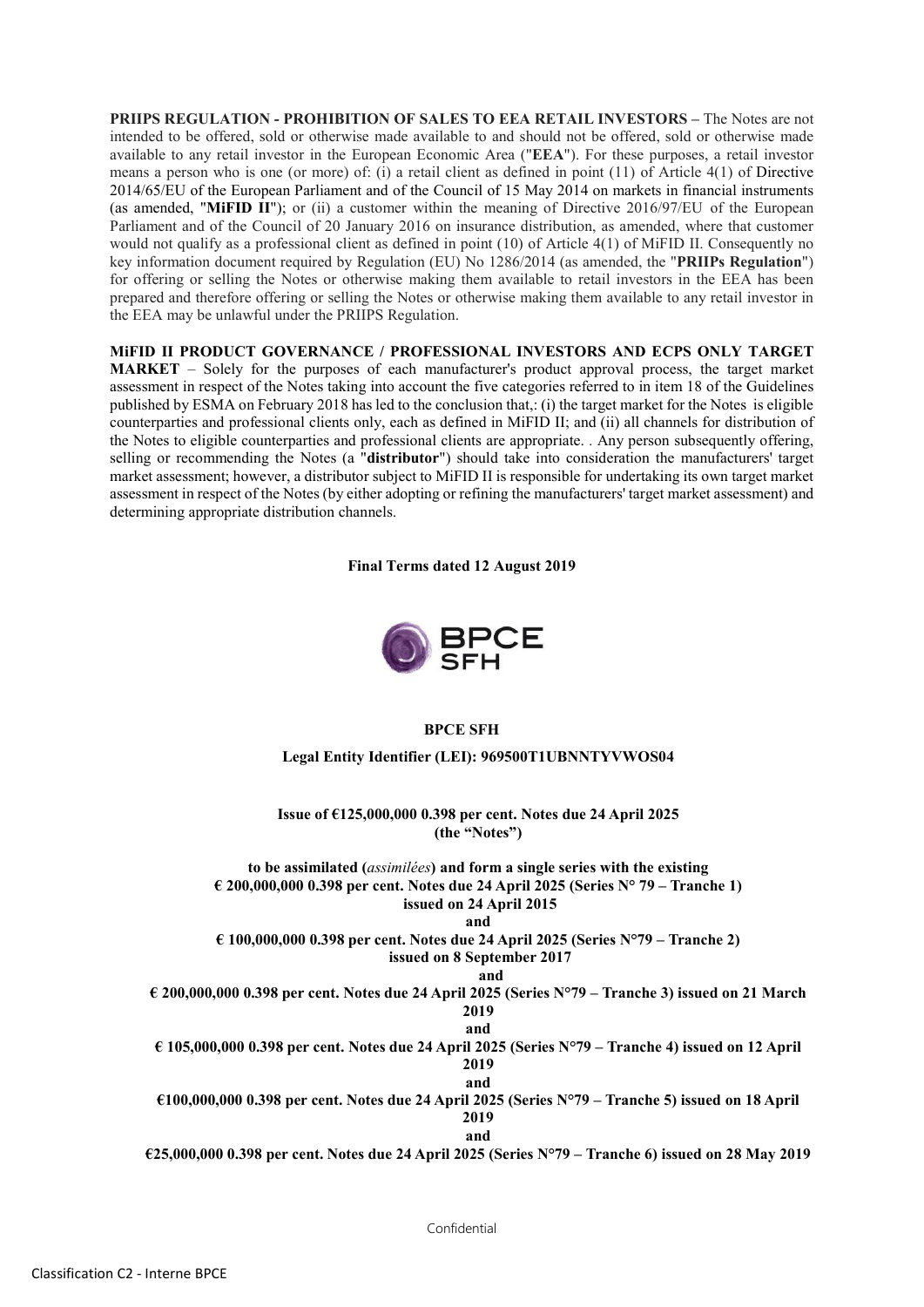### (together the "Existing Notes")

### under the €40,000,000,000 Euro Medium Term Note Programme for the issue of obligations de financement de l'habitat and other privileged notes

## Series No.: 79 Tranche No.: 7

Issue Price: 103.826561 per cent. of the Aggregate Amount of the Tranche plus an amount of € 152,240.44 corresponding to accrued interests on the Aggregate Nominal Amount of this Tranche for the period from, and including 24 April 2019 to, but excluding, 14 August 2019

### Dealer

### Société Générale Corporate & Investment Banking

## PART A - CONTRACTUAL TERMS

Terms used herein shall be deemed to be defined as such for the purposes of the conditions which are the 2015 Conditions which are incorporated by reference in the base prospectus dated 14 May 2019 which received visa No. 19-199 from the Autorité des marchés financiers (the "AMF") on 14 May 2019 (the "Base Prospectus") and the supplement dated 21 June 2019 which received visa No. 19-284 from the AMF which together constitute a base prospectus for the purposes of the Prospectus Directive (as defined below).

This document constitutes the final terms (the "Final Terms") relating to the notes described herein (the "Notes") for the purposes of Article 5.4 of the Prospectus Directive and must be read in conjunction with such Base Prospectus, save in respect of section "Terms and Conditions of the French Law Notes" which is replaced by the 2015 Conditions. Full information on the Issuer and the offer of the Notes is only available on the basis of the combination of these Final Terms and the Base Prospectus, save in respect of section "Terms and Conditions of the French Law Notes" which is replaced by the 2015 Conditions. The Base Prospectus and these Final Terms are available for viewing on the websites of BPCE (www.bpce.fr) and of the AMF (www.amf-france.org) and during normal business hours at the registered office of the Issuer and at the specified office of the Paying Agent(s) where copies may be obtained.

"Prospectus Directive" means Directive 2003/71/EC of the European Parliament and of the Council of 4 November 2003, as amended, and includes any relevant implementing measure of such directive in each relevant Member State of the European Economic Area.

| $\bf(i)$ | <b>Series Number:</b>      | 79                                                                                                                                                                                                 |
|----------|----------------------------|----------------------------------------------------------------------------------------------------------------------------------------------------------------------------------------------------|
| (ii)     | <b>Tranche Number:</b>     |                                                                                                                                                                                                    |
| (iii)    | fungible:                  | <b>Date on which Notes become</b> The Notes will, upon listing, be assimilated<br>(assimilées) and form a single series and be<br>interchangeable for trading purposes with the Existing<br>Notes. |
|          | <b>Specified Currency:</b> | Euro (" $\varepsilon$ ")                                                                                                                                                                           |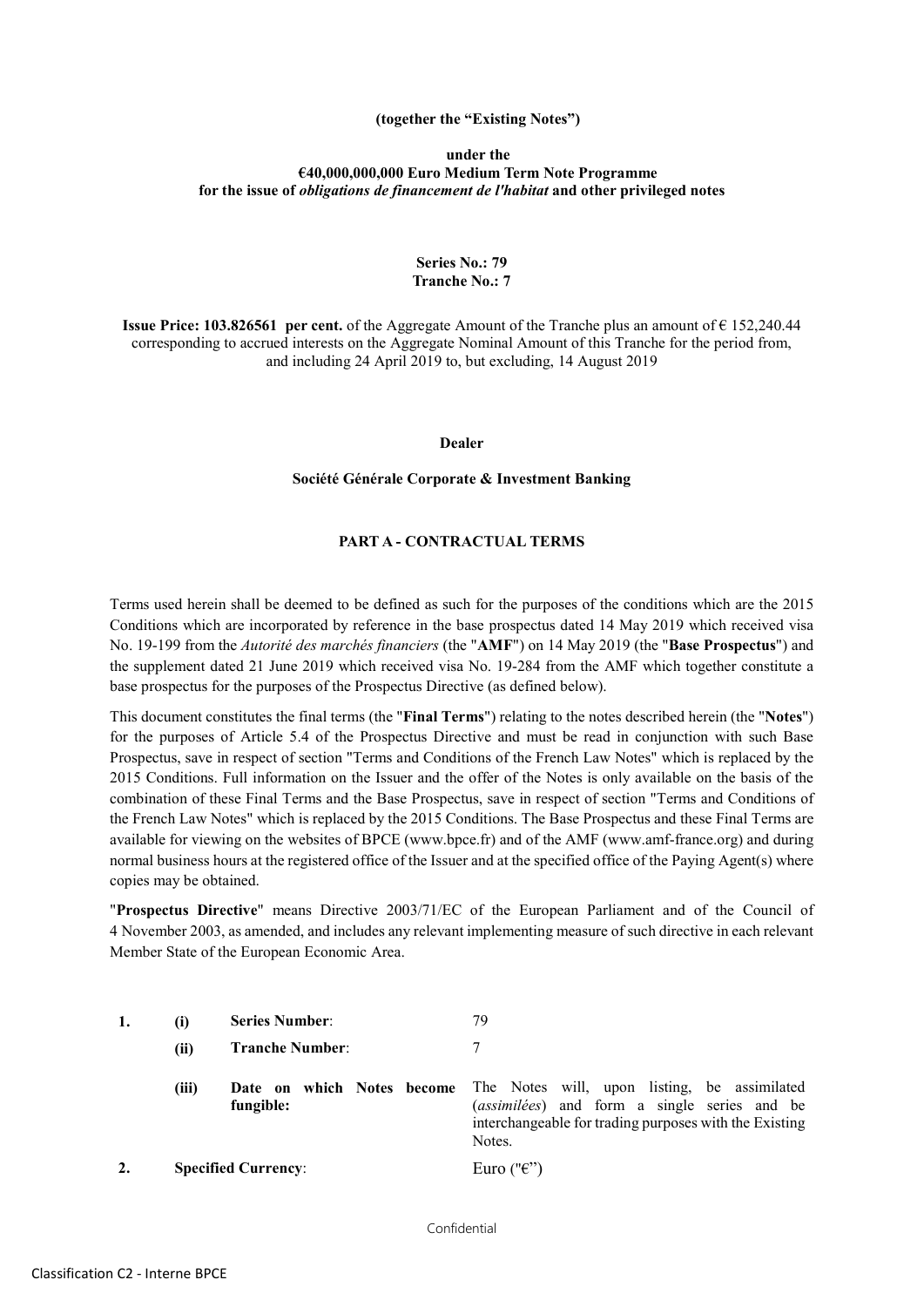| 3.<br><b>Aggregate Nominal Amount of Notes:</b> |                     |                                                                     |                                                                                                                                                                                                                                                                                                                                                                                                                                                                                                                                                                                                                 |
|-------------------------------------------------|---------------------|---------------------------------------------------------------------|-----------------------------------------------------------------------------------------------------------------------------------------------------------------------------------------------------------------------------------------------------------------------------------------------------------------------------------------------------------------------------------------------------------------------------------------------------------------------------------------------------------------------------------------------------------------------------------------------------------------|
|                                                 | (i)                 | Series:                                                             | € 855,000,000                                                                                                                                                                                                                                                                                                                                                                                                                                                                                                                                                                                                   |
|                                                 | (ii)                | Tranche:                                                            | €125,000,000                                                                                                                                                                                                                                                                                                                                                                                                                                                                                                                                                                                                    |
| 4.<br>5.                                        | <b>Issue Price:</b> | <b>Specified Denomination(s):</b>                                   | 103.826561 per cent. of the Aggregate Nominal<br>Amount of the Tranche plus an amount of $\epsilon$<br>152,240.44 corresponding to accrued interest of such<br>Aggregate Nominal Amount for the period from, and<br>including, the Interest Commencement Date to, but<br>excluding, the Issue Date<br>€ 100,000                                                                                                                                                                                                                                                                                                 |
| 6.                                              | (i)                 | <b>Issue Date:</b>                                                  | 14 August 2019                                                                                                                                                                                                                                                                                                                                                                                                                                                                                                                                                                                                  |
|                                                 | (ii)                | <b>Interest Commencement Date:</b>                                  | 24 April 2019                                                                                                                                                                                                                                                                                                                                                                                                                                                                                                                                                                                                   |
| 7.                                              |                     | <b>Final Maturity Date:</b>                                         | 24 April 2025                                                                                                                                                                                                                                                                                                                                                                                                                                                                                                                                                                                                   |
|                                                 |                     |                                                                     | (further particulars specified below)                                                                                                                                                                                                                                                                                                                                                                                                                                                                                                                                                                           |
| 8.                                              |                     | <b>Extended Final Maturity Date:</b>                                | Not Applicable                                                                                                                                                                                                                                                                                                                                                                                                                                                                                                                                                                                                  |
| 9.                                              |                     | <b>Interest Basis:</b>                                              | 0.398 per cent. Fixed Rate<br>(further particulars specified below)                                                                                                                                                                                                                                                                                                                                                                                                                                                                                                                                             |
| 10.                                             |                     | <b>Redemption/Payment Basis:</b>                                    | Subject to any purchase and cancellation or early<br>redemption, the Notes will be redeemed on the Final<br>Maturity Date at 100 per cent. of their Aggregate<br>Nominal Amount<br>(further particulars specified below)                                                                                                                                                                                                                                                                                                                                                                                        |
| 11.<br>12.                                      |                     | <b>Change of Interest Basis:</b><br><b>Put/Call Options:</b>        | Not Applicable<br>Not Applicable                                                                                                                                                                                                                                                                                                                                                                                                                                                                                                                                                                                |
| 13.                                             |                     | Date of corporate authorisations for<br>issuance of Notes obtained: | Decisions of the Conseil d'administration (Board of<br>Directors) of the Issuer (i) dated 14 December 2018<br>authorising the issue of obligations de financement de<br>l'habitat and other resources benefiting from the<br>privilège referred to in Article L.513-11 of the French<br>Monetary and Financial Code (Code monétaire et<br>financier) up to $\epsilon$ 5,500,000,000 for a period of one<br>year from 14 December 2018 and (ii) dated 28 June<br>2019 authorising the quarterly programme of<br>borrowings benefiting from such privilège up to<br>€1,500,000,000 for the third quarter of 2019. |

# PROVISIONS RELATING TO REDEMPTION

| 14. | <b>Fixed Rate Notes Provisions:</b> |                           | Applicable                                                                                             |  |
|-----|-------------------------------------|---------------------------|--------------------------------------------------------------------------------------------------------|--|
|     | (i)                                 | Rate of Interest:         | 0.398 per cent. <i>per annum</i> payable annually in arrear                                            |  |
|     | (ii)                                | Interest Payment Date(s): | 24 April in each year, from and including 24 April 2020<br>up to and including the Final Maturity Date |  |
|     | (iii)                               | Fixed Coupon Amount(s):   | Rate of Interest $\times$ Specified Denomination $\times$ Day Count<br>Fraction                        |  |
|     |                                     |                           | (i.e. $\in$ 398 per $\in$ 100,0000 Specified Denomination)                                             |  |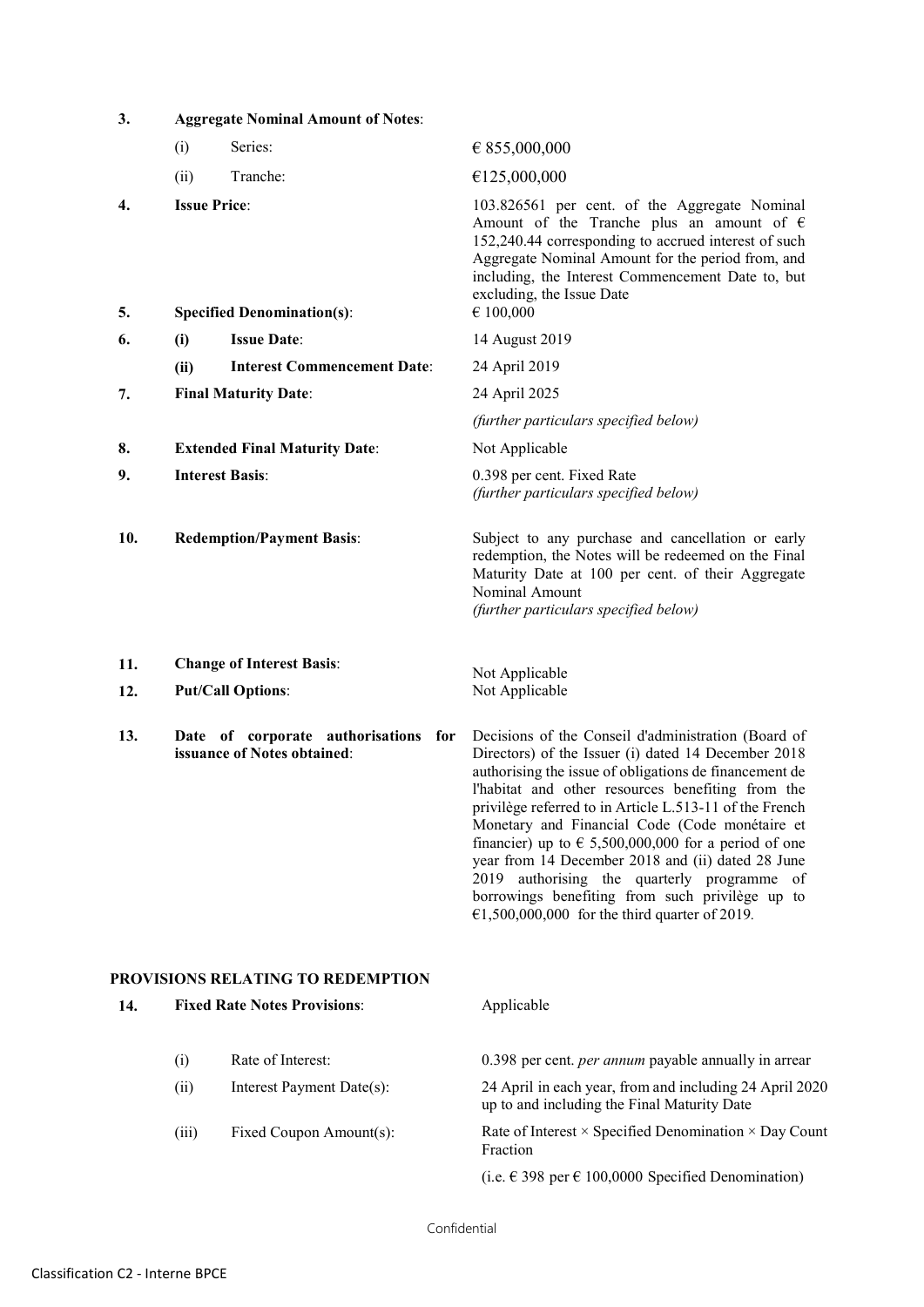|                              | (iv)                                                                                                                                 | Broken Amount(s):                                                                                                       | Not Applicable                                                                       |
|------------------------------|--------------------------------------------------------------------------------------------------------------------------------------|-------------------------------------------------------------------------------------------------------------------------|--------------------------------------------------------------------------------------|
|                              | (v)                                                                                                                                  | Day Count Fraction (Condition 5(a)):                                                                                    | Actual/Actual ICMA Unadjusted                                                        |
|                              | (vi)                                                                                                                                 | Determination Date(s):                                                                                                  | 24 April in each year                                                                |
|                              | (vii)                                                                                                                                | Payment on non-Business Days:                                                                                           | As per the Conditions                                                                |
| 15.                          |                                                                                                                                      | <b>Floating Rate Notes Provisions:</b>                                                                                  | Not Applicable                                                                       |
| 16.                          |                                                                                                                                      | <b>Fixed/Floating Rate Notes Provisions:</b>                                                                            | Not Applicable                                                                       |
| 17.                          |                                                                                                                                      | <b>Zero Coupon Notes Provisions</b>                                                                                     | Not Applicable                                                                       |
|                              |                                                                                                                                      | PROVISIONS RELATING TO REDEMPTION                                                                                       |                                                                                      |
| 18.                          |                                                                                                                                      | <b>Call Option:</b>                                                                                                     | Not Applicable                                                                       |
| 19.                          | <b>Put Option:</b>                                                                                                                   |                                                                                                                         | Not Applicable                                                                       |
| 20.                          |                                                                                                                                      | <b>Final Redemption Amount of each Note:</b>                                                                            | $\epsilon$ 100,000 per $\epsilon$ 100,000 in Specified Denomination                  |
| 21.                          |                                                                                                                                      | <b>Redemption by Instalment:</b>                                                                                        | Not Applicable                                                                       |
| 22.                          |                                                                                                                                      | <b>Early Redemption Amount:</b>                                                                                         |                                                                                      |
|                              |                                                                                                                                      | Early Redemption Amount of each Note<br>payable on early redemption as set out in the<br>Terms and Conditions:          | € 100,000 per € 100,000 in Specified Denomination                                    |
| 23.                          |                                                                                                                                      | <b>Purchases (Condition 6(h)):</b>                                                                                      | The Notes purchased may be held and resold as set<br>out in the Terms and Conditions |
|                              |                                                                                                                                      | <b>GENERAL PROVISIONS APPLICABLE TO THE NOTES</b>                                                                       |                                                                                      |
| 24.                          | <b>Governing law:</b>                                                                                                                |                                                                                                                         | French law                                                                           |
| <b>Form of Notes:</b><br>25. |                                                                                                                                      |                                                                                                                         | <b>Dematerialised Notes</b>                                                          |
|                              | (i)                                                                                                                                  | Form of Dematerialised Notes:                                                                                           | Bearer form (au porteur)                                                             |
|                              | (ii)                                                                                                                                 | Registration Agent:                                                                                                     | Not Applicable                                                                       |
|                              | (iii)                                                                                                                                | Temporary Global Certificate:                                                                                           | Not Applicable                                                                       |
| 26.                          |                                                                                                                                      | <b>Financial Centre or other special provisions</b><br>relating to payment dates for the purposes<br>of Condition 7(g): | Not Applicable                                                                       |
| 27.                          | Talons for future Coupons or Receipts to be<br>attached to Definitive Materialised Notes<br>(and dates on which such Talons mature): |                                                                                                                         | Not Applicable                                                                       |
| Masse (Condition 10):<br>28. |                                                                                                                                      |                                                                                                                         |                                                                                      |
|                              | (i)                                                                                                                                  | Representative:                                                                                                         | As per Condition 10                                                                  |
|                              | (ii)                                                                                                                                 | Alternative Representative:                                                                                             | As per Condition 10                                                                  |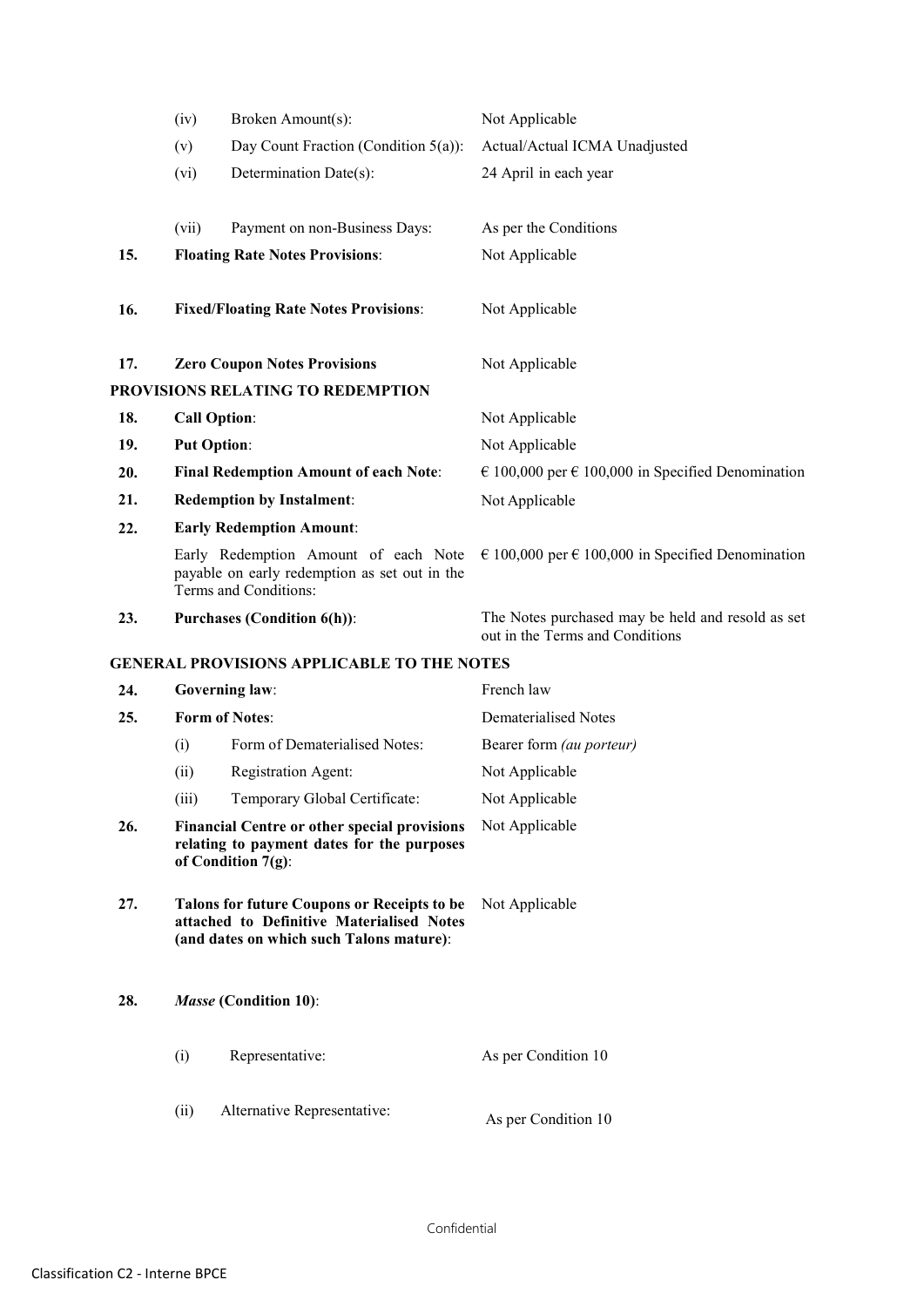(iii) Remuneration of Representative: As per Condition 10

## **RESPONSIBILITY**

I accept responsibility for the information contained in these Final Terms.

Signed on behalf of BPCE SFH:

By: Jean-Philippe BERTHAUT, Directeur Général Délégué Duly authorised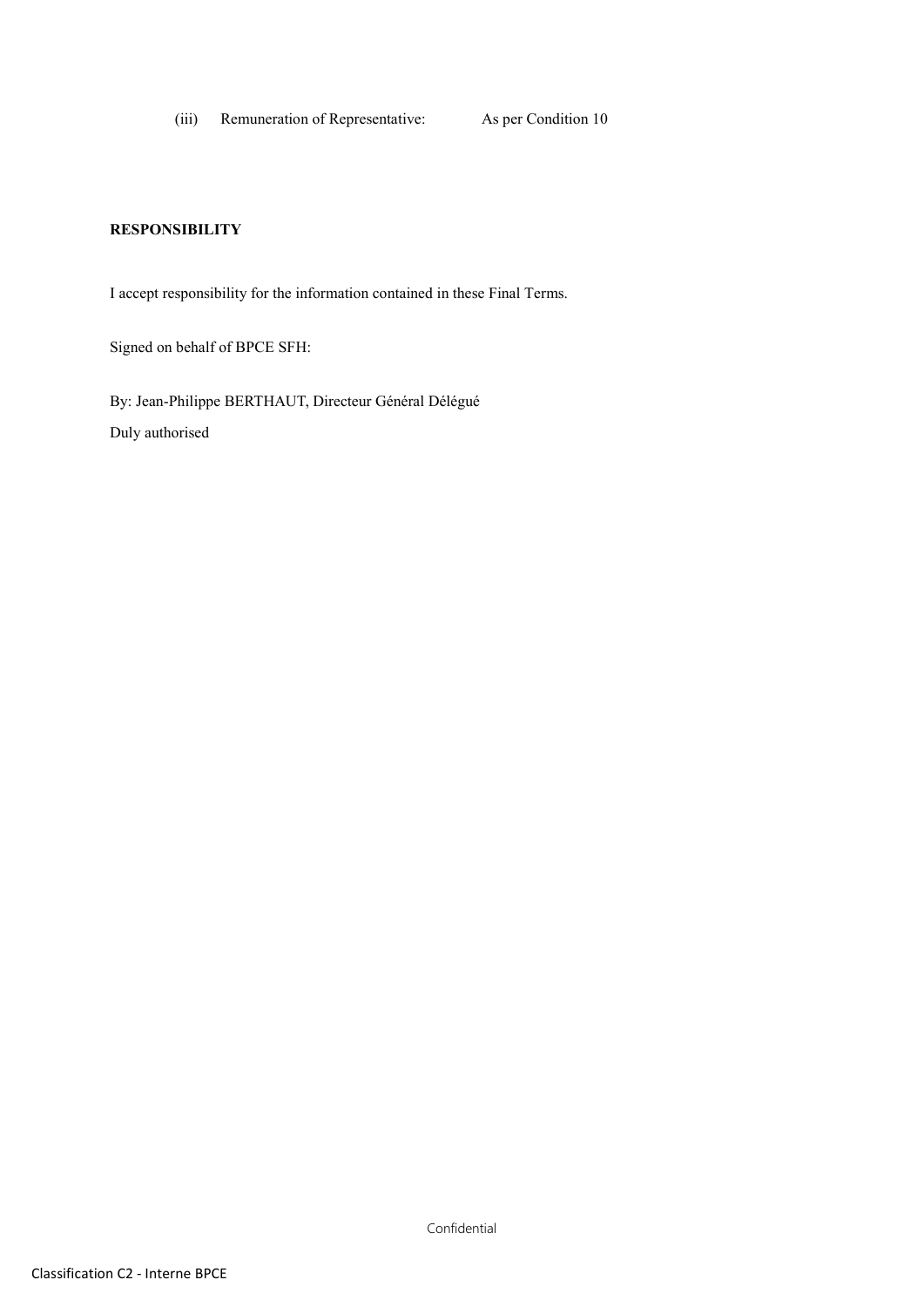### PART **B** - OTHER INFORMATION

# 1. LISTING AND ADMISSION TO TRADING

| (i)   | Listing:                                                                                                                                                                                               | <b>Euronext Paris</b>                                                                                                                                                                                                                                                                                                                                                                                                                                                  |  |
|-------|--------------------------------------------------------------------------------------------------------------------------------------------------------------------------------------------------------|------------------------------------------------------------------------------------------------------------------------------------------------------------------------------------------------------------------------------------------------------------------------------------------------------------------------------------------------------------------------------------------------------------------------------------------------------------------------|--|
| (ii)  | (a) Admission to trading:                                                                                                                                                                              | Application has been made by the Issuer (or on its<br>behalf) for the Notes to be admitted to trading on<br>Euronext Paris with effect from the Issue Date                                                                                                                                                                                                                                                                                                             |  |
|       | (b) Regulated Markets or equivalent markets<br>on which, to the knowledge of the Issuer,<br>securities of the same class of the Notes to be<br>admitted to trading are already admitted to<br>trading: | The Existing Notes are already admitted to trading on<br><b>Euronext Paris</b>                                                                                                                                                                                                                                                                                                                                                                                         |  |
| (iii) | Estimate of total expenses related to<br>admission to trading:                                                                                                                                         | $\epsilon$ 4,725                                                                                                                                                                                                                                                                                                                                                                                                                                                       |  |
| 2.    | <b>RATINGS</b>                                                                                                                                                                                         |                                                                                                                                                                                                                                                                                                                                                                                                                                                                        |  |
|       | Ratings:                                                                                                                                                                                               | The Notes are expected to be rated:                                                                                                                                                                                                                                                                                                                                                                                                                                    |  |
|       |                                                                                                                                                                                                        | AAA by Standard & Poor's Credit Market Services<br>Europe Limited; and                                                                                                                                                                                                                                                                                                                                                                                                 |  |
|       |                                                                                                                                                                                                        | Aaa by Moody's Investors Service Ltd.                                                                                                                                                                                                                                                                                                                                                                                                                                  |  |
|       |                                                                                                                                                                                                        | Each of the above agencies is established in the<br>European Union and registered under Regulation (EC)<br>1060/2009 of the European Parliament and the<br>Council of 16 September 2009 on credit rating<br>agencies, as amended (the "CRA Regulation") and<br>included in the list of registered credit rating agencies<br>published on the website of the European Securities<br>and Markets Authority (www.esma.europa.eu) in<br>accordance with the CRA Regulation |  |

### 3. INTERESTS OF NATURAL AND LEGAL PERSONS INVOLVED IN THE ISSUE

Save as discussed in sections "Subscription and Sale" and "Risk factors – Risks related to the Issuer - Certain conflicts of interest" of the Base Prospectus, so far as the Issuer is aware, no person involved in the offer of the Notes has an interest material to the issue.

## 4. YIELD

|    |                                                                                                                                                                 | Indication of yield:                                                   | minus 0.268 per cent. per annum |  |
|----|-----------------------------------------------------------------------------------------------------------------------------------------------------------------|------------------------------------------------------------------------|---------------------------------|--|
| 5. | <b>OPERATIONAL INFORMATION</b>                                                                                                                                  |                                                                        |                                 |  |
|    | <b>ISIN</b> Code:<br>Common Code:<br>Depositaries:                                                                                                              |                                                                        | FR0012695716                    |  |
|    |                                                                                                                                                                 |                                                                        | 122273334                       |  |
|    |                                                                                                                                                                 |                                                                        |                                 |  |
|    | (a)                                                                                                                                                             | Euroclear France to act as Central Yes<br>Depositary:                  |                                 |  |
|    | (b)                                                                                                                                                             | Common Depositary for Euroclear<br>Bank and Clearstream Banking, S.A.: | - No                            |  |
|    | Any clearing system other than Euroclear Not Applicable<br>Bank S.A./N.V. and Clearstream Banking,<br>S.A. and the relevant identification number:<br>Delivery: |                                                                        |                                 |  |
|    |                                                                                                                                                                 |                                                                        | Delivery against payment        |  |
|    | Agent:                                                                                                                                                          | Names and addresses of additional Paying Not Applicable                |                                 |  |